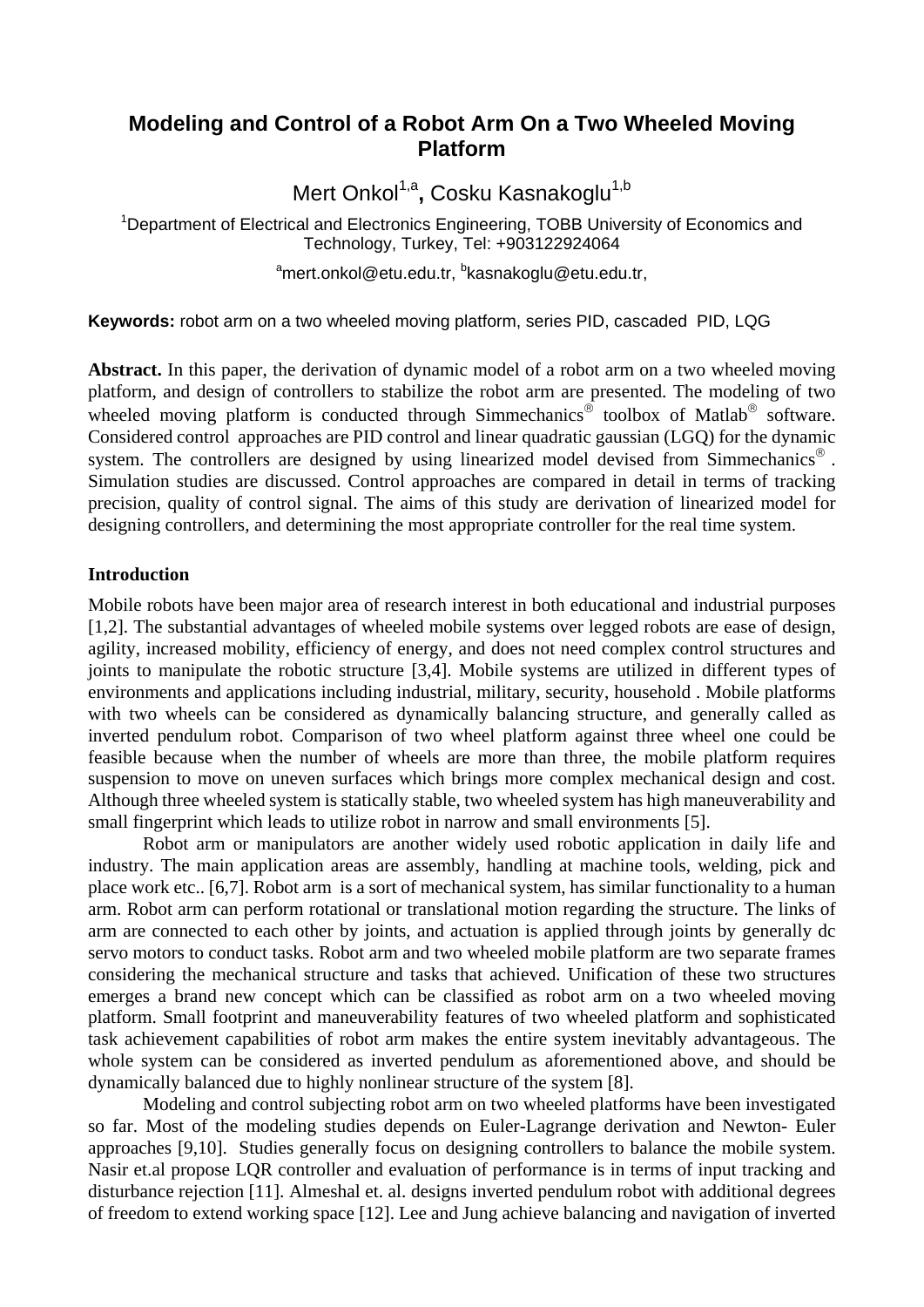pendulum robot with low cost sensors. System can navigate through predefined waypoints while keeping the inverted pendulum balanced [13]. Pathak et. al. derive firstly dynamic equation regarding wheel torques as input of the system. Partial linearizartion is applied to nonlinear system to design controllers. Velocity controller tracks the desired path while stabilizing the inverted pendulum's angle [14].

In this paper PID and LQG control schemes are utilized to stabilize the angle and translational position of the mobile platform. PID control signal is constructed regarding current error value, integral term of error and derivative of error. Although the PID controller gives adequate performance measures on mobile system, linear quadratic gaussian (LQG) controller is an optimal control scheme which is a combination of Kalman filter and linear quadratic regulator (LQR). LQG is designed based on devised linear time invariant state space equation. Apart from conventional controller LQG controller is a dynamical system as the controlled system. Modeling of the mobile platform is achieved on Simmechanics<sup>®</sup> to obtain most appropriate design solution for real time system.

This paper is proceeds as follows: The second part derives the dynamic equation of the mobile robot system via Simmechanics<sup>®</sup> environment. The third part PID and LQG control schemes are designed respectively by utilizing Matlab  $\mathscr{B}$  software. The fourth part considers comparison of control schemes. Finally, conclusion on simulation studies and future work is given.

# **System Modeling**

Derivation of dynamic model is the major part of the system control. Because performance of the two wheeled platform is based on the quality of control approach and dynamic model. Two wheels are directly mounted on the chassis of the platform. By moving back and forth via applying torque on each wheel, the vehicle balances itself to upright position. To move in any direction *x*, the vehicle should change inclination angle *θ* as seen in Fig. 1. In order to derive most reliable dynamic model, vehicle is modeled on Simmechanics<sup>®</sup> environment. In Fig. 1, visual output of the system can be seen clearly.



**Figure 1:** Model (a) and Simmechanics (b) construction of robot arm on two wheeled moving platform

Although the dynamic model is nonlinear, it is linearized around equilibrium points ( $x = 0$ ,  $\theta = 0$ ). Defining the states of systems as  $X = [x, \dot{x}, \theta, \dot{\theta}]$ , the state space equations can be written as follows: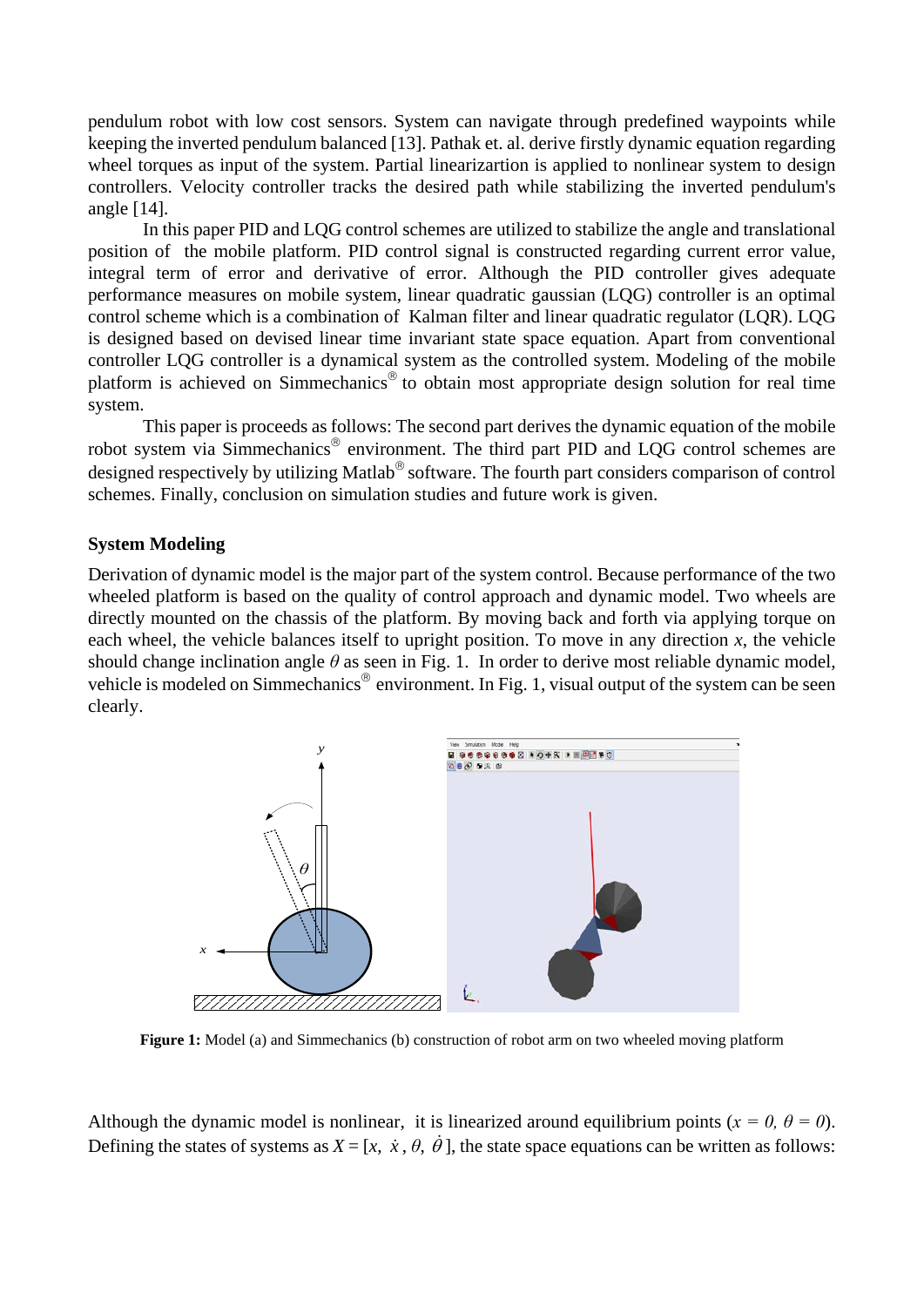$$
\begin{bmatrix} \dot{x} \\ \ddot{x} \\ \dot{\theta} \\ \ddot{\theta} \end{bmatrix} = \begin{bmatrix} 0 & A_{12} & 0 & 0 \\ 0 & 0 & A_{33} & A_{24} \\ 0 & 0 & 0 & A_{34} \\ 0 & 0 & A_{43} & A_{44} \end{bmatrix} \begin{bmatrix} x \\ \dot{x} \\ \theta \\ \dot{\theta} \end{bmatrix} + \begin{bmatrix} 0 \\ B_{21} \\ 0 \\ B_{41} \end{bmatrix} u , y = \begin{bmatrix} C_{11} & 0 & 0 & 0 \\ 0 & 0 & C_{23} & 0 \end{bmatrix} \begin{bmatrix} x \\ \dot{x} \\ \theta \\ \dot{\theta} \end{bmatrix} + \begin{bmatrix} 0 \\ 0 \end{bmatrix} u
$$
 (1)

where  $A_{12} = 1$ ,  $A_{33} = -0.0137$ ,  $A_{24} = 0.020$ ,  $A_{34} = 1$ ,  $A_{43} = 1.8192$ ,  $A_{44} = -2.6563$ ,  $B_{21} = 0.0378$ ,  $B_{41} = -2.6563$ 0.070,  $C_{11} = 1$ ,  $C_{23} = 57.2958$  which are parameters of linearized vehicle dynamics.

#### **Control Approaches**

The major purpose of the control design of the system is to track specified trajectory by keeping the robot arm balanced or tracking a reference angle generated to track a path. Due to the coupled characteristics of the system dynamics, designing a control approach could be tough objective. The number of degrees of freedom is more than control inputs, these types of systems are called as underactuated mechanical systems. Coupled characteristics of dynamics affects the system performance directly because tracking task is intensively depends on the precision of the balancing control performance of the robot arm. In this study, three linear control schemes are utilized to control the system by means of tracking and balancing. These are PID and LQG control approaches.

**PID Control Scheme.** Although PID control is a linear control method, it is widely used in control of nonlinear dynamic systems effectively. Two types of PID control structures are mentioned in this study. These are parallel PID control scheme and cascaded PID control scheme.

As seen from Fig. 2, the decoupled PID controllers are utilized. First controller is for controlling the angle around equilibrium point, second controller for controlling the linear position around equilibrium point. Cascaded PID controller is also depicted in Fig.2. Outer position controller generates appropriate reference angle values for PID angle controller.



Figure 2: Parallel PID structure and Casceded PID structure

**Parallel PID Control Scheme.** Tuning process was carried out by utilizing PID control tuning function of Matlab<sup>®</sup> Simulink<sup>®</sup>. Firstly, PID controller for the fast dynamics which is angle, then PID controller for position, was designed respectively. After the design phase, following parameter values for the controllers are evaluated as in Table 1.

| <b>rable 1.</b> I alance i iD barameters |           |          |           |                  |  |  |
|------------------------------------------|-----------|----------|-----------|------------------|--|--|
|                                          | Dр        |          | Λŋ        | Filter Coeff (N) |  |  |
| Angle Controller                         | $-77.306$ | $-8.721$ | $-28.862$ | 28.637           |  |  |
| <b>Position Controller</b>               | $-7.853$  | $-0.055$ | $-32.488$ | 0.451            |  |  |

**Table 1:** Parallel PID parameters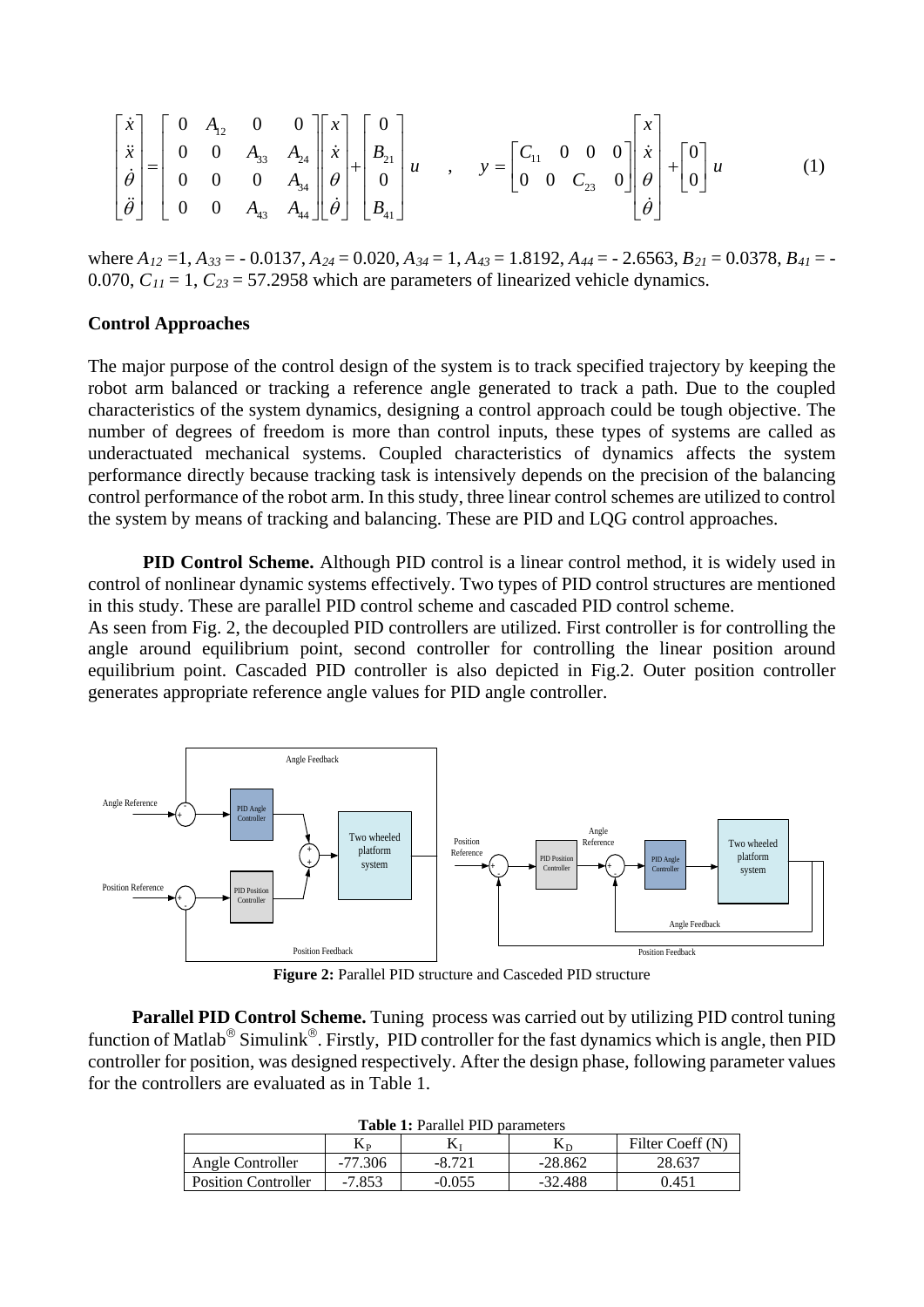After the simulation was run on Matlab<sup>®</sup>, the following results are obtained in Fig. 3. The simulation is run with following parameters:

| <b>Table 2:</b> Simulation parameters |              |  |  |  |
|---------------------------------------|--------------|--|--|--|
| Initial angular position              | $10^{\circ}$ |  |  |  |
| Initial linear position               | 0 meters     |  |  |  |
| Simulation time                       | 500 seconds  |  |  |  |
| Reference angular position            | ∩°           |  |  |  |
| Reference linear position             | 0 meters     |  |  |  |

**Table 2:** Simulation parameters



**Figure 3:** Control signal and tracking results for parallel PID control scheme

The results of the controller are shown in Fig. 3. Initial angular error is fairly compensated about in 10 seconds. However, linear position reached approximately 10 meters away from the initial value. It takes considerable much time to recovery to its desired value. The control signal fluctuates inside its predefined range.

**Cascaded PID Control Scheme.** Due to the poor performance indices of series PID controller, more power PID scheme should have been considered. Cascade PID controller involves two control loops that use two feedback signals to control one essential variable. In our system, primary controller is position controller that generates reference angle values for the secondary controller. The control signal of secondary controller is directly applied to system. Although, the secondary controller controls fast dynamics, the primary controller handles slow dynamics of the system. In Table. 3 controller parameters are depicted.

| <b>Table 3.</b> Falaffer FID barantelets |           |        |           |                  |  |  |
|------------------------------------------|-----------|--------|-----------|------------------|--|--|
|                                          | DР        |        | $K_{D}$   | Filter Coeff (N) |  |  |
| Angle Controller                         | $-77.306$ | -8.721 | $-28.862$ | 28.637           |  |  |
| <b>Position Controller</b>               | 0.426     | 0.002  | 1.319     | 2.067            |  |  |

**Table 3:** Parallel PID parameters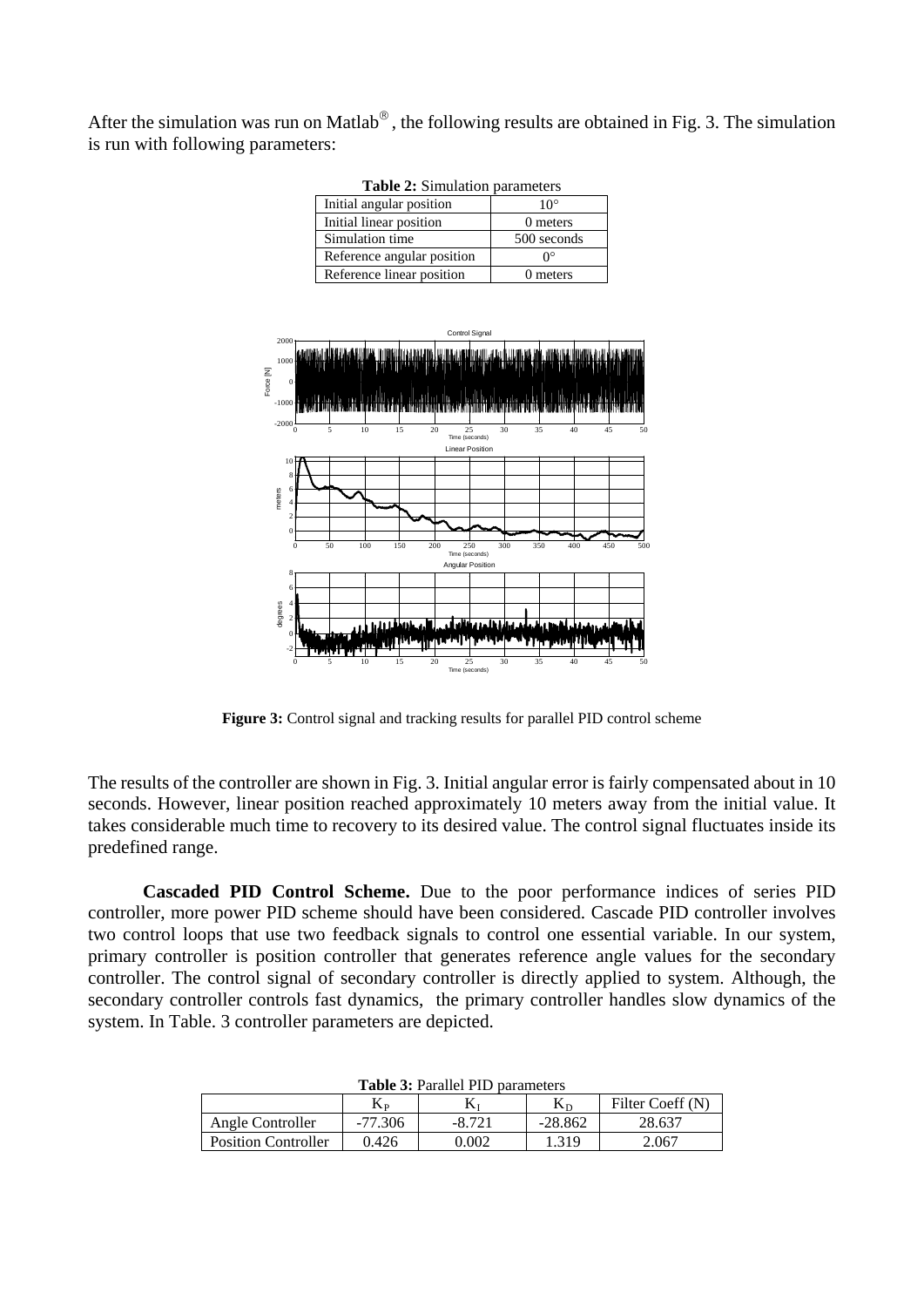The simulation studies were carried out under same conditions as in series PID except simulation time of 50 sec.



Figure 4: Control signal and tracking results for cascaded PID control scheme

As it can be clearly seen from Fig. 4, unlike the results in series PID simulations, linear position and angular position reaches their steady state values in reasonable time. Position controller generates required reference angle values to stabilize itself. Linear position values do not reach to such values in previous simulation study. Angular position values are changing inside reasonable magnitudes which are reference values generated by position controller. The controller produces nearly smooth control signals with respect to previous one.

**LQG Control Scheme.** Linear Quadratic Gaussian control is combination of Linear Quadratic Regulator (LQR) and Kalman filter. LQG guarantees the stability of the closed-loop system. Performance of the system can be focused by confidence of system stability. In order design LQG controller for two wheeled system, states of the system are  $x, \dot{x}, \theta, \dot{\theta}$ . LQG regulator minimizes the cost function in Eq. 2.

$$
J = \left\{ \lim_{\tau \to \infty} \frac{1}{\tau} \int_{0}^{\tau} [x^T, u^T] Q_{xu} \left[ \begin{array}{c} x \\ u \end{array} \right] dt \right\}
$$
 (2)

depending on the state equations in Eq. 3 where the *w* is process noise and *v* is measurement noise. *R* and *Q* values in Eq. 4 were tuned properly to minimize cost function in Eq. 2.

$$
\begin{aligned}\n\dot{x} &= Ax + Bu + w \\
y &= Cx + Du + v\n\end{aligned} \tag{3}
$$

$$
R = 0.001 \, , \, Q = 0.1 \tag{4}
$$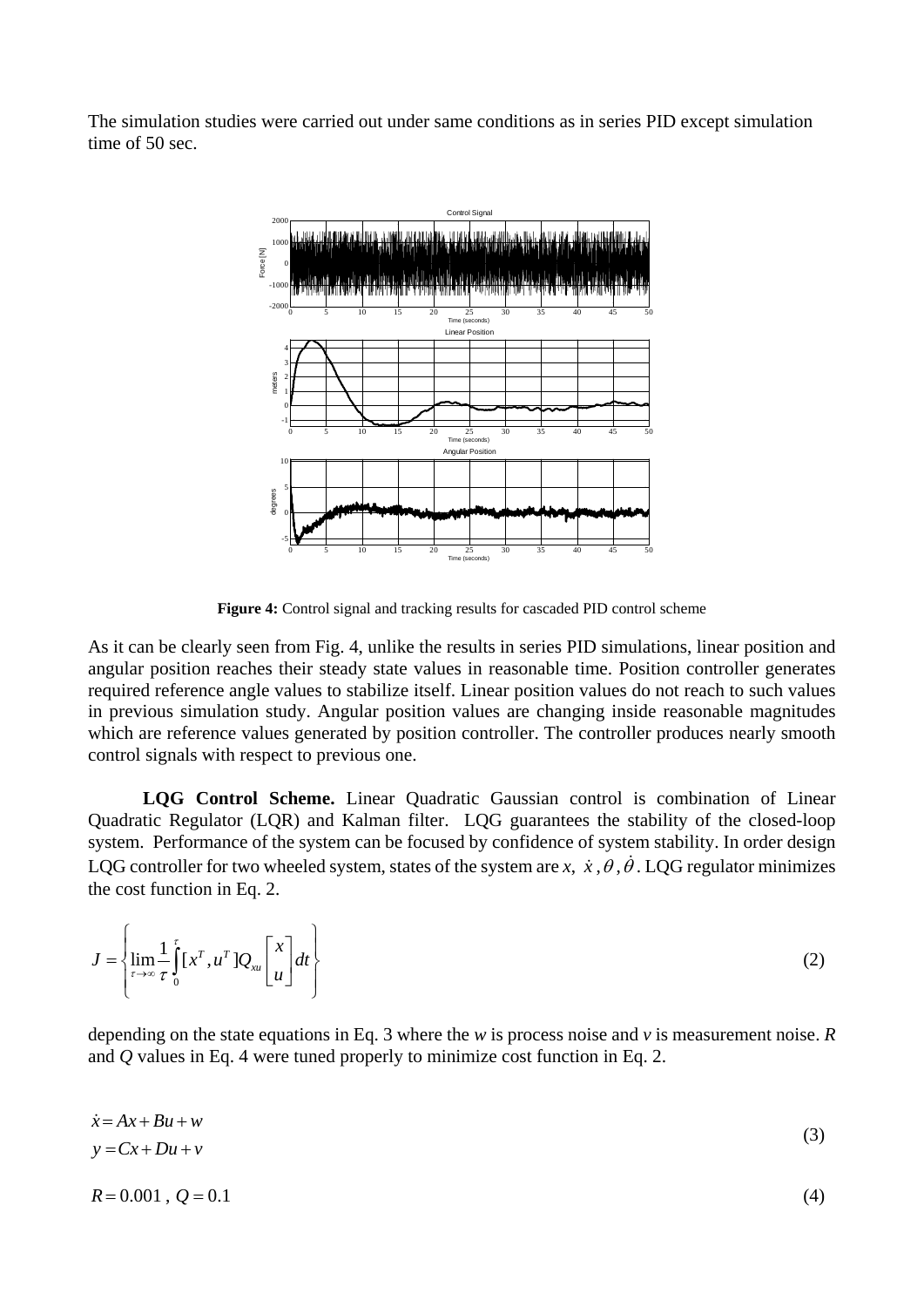Designed LQG dynamic system is as follows:

$$
\begin{bmatrix} \dot{\hat{x}} \\ \ddot{\hat{x}} \\ \dot{\hat{\theta}} \\ \dot{\hat{\theta}} \end{bmatrix} = \begin{bmatrix} -1.7321 & 1 & -0.0155 & 0 \\ 0.1950 & 6.1881 & 161.0684 & 50.1104 \\ 0 & 0 & -57.499 & 1 \\ -0.2216 & -1.1459 & -39.7365 & -11.9323 \end{bmatrix} \begin{bmatrix} \dot{x} \\ \dot{\hat{\theta}} \\ \dot{\hat{\theta}} \\ \dot{\hat{\theta}} \end{bmatrix} + \begin{bmatrix} 1.7321 & 0.0003 \\ 1 & 0.001 \\ 0.0003 & 0.2045 \end{bmatrix} \begin{bmatrix} x \\ 0 \end{bmatrix}^{T}
$$
\n
$$
y = \begin{bmatrix} 31.6 & 163.8 & 4264.3 & 1325 \end{bmatrix} \begin{bmatrix} \dot{x} \\ \dot{x} \\ \dot{\hat{\theta}} \\ \dot{\hat{\theta}} \end{bmatrix} + \begin{bmatrix} 0 & 0 \end{bmatrix} \begin{bmatrix} x \\ 0 \end{bmatrix}^{T}
$$
\n
$$
\begin{bmatrix} \cos(\theta x) \sin(\theta y) \\ \sin(\theta y) \cos(\theta y) \sin(\theta y) \sin(\theta y) \sin(\theta y) \sin(\theta y) \sin(\theta y) \sin(\theta y) \sin(\theta y) \sin(\theta y) \sin(\theta y) \sin(\theta y) \sin(\theta y) \sin(\theta y) \sin(\theta y) \sin(\theta y) \sin(\theta y) \sin(\theta y) \sin(\theta y) \sin(\theta y) \sin(\theta y) \sin(\theta y) \sin(\theta y) \sin(\theta y) \sin(\theta y) \sin(\theta y) \sin(\theta y) \sin(\theta y) \sin(\theta y) \sin(\theta y) \sin(\theta y) \sin(\theta y) \sin(\theta y) \sin(\theta y) \sin(\theta y) \sin(\theta y) \sin(\theta y) \sin(\theta y) \sin(\theta y) \sin(\theta y) \sin(\theta y) \sin(\theta y) \sin(\theta y) \sin(\theta y) \sin(\theta y) \sin(\theta y) \sin(\theta y) \sin(\theta y) \sin(\theta y) \sin(\theta y) \sin(\theta y) \sin(\theta y) \sin(\theta y) \sin(\theta y) \sin(\theta y) \sin(\theta y
$$

Figure 5: Control signal and tracking results for LQG control scheme

The results of LQG control scheme in Fig. 5 that linear position and angular position are regulated with satisfactory precision. Although the linear position exceeds the error value in cascaded PID, angular position quickly regulates itself. On the other hand, the control signal is quiet smoother than the PID equivalent, nearly one tenth of previous signals.

# **Conclusion**

Three different approaches have been considered on dynamic model derived in Matlab $^{\circledR}$  software. Series PID control scheme, cascaded PID control scheme and LQG control designs are applied respectively. The advantage of both PID controllers is that they do not need a detailed dynamic model of the system. Controllers could be adjusted via trial and error process. However, by the help of powerful tuning capabilities of Matlab<sup>®</sup> environment, most appropriate controller gains are set to yield the most performance from system. Especially, cascaded PID controller has better performance by means of control signal and regulation time even the original plant is nonlinear and coupled. LQG control design is an optimal control approach which is also suitable for linear dynamic systems. Although the LQG linear position and angular position dynamics have not the best overshoot